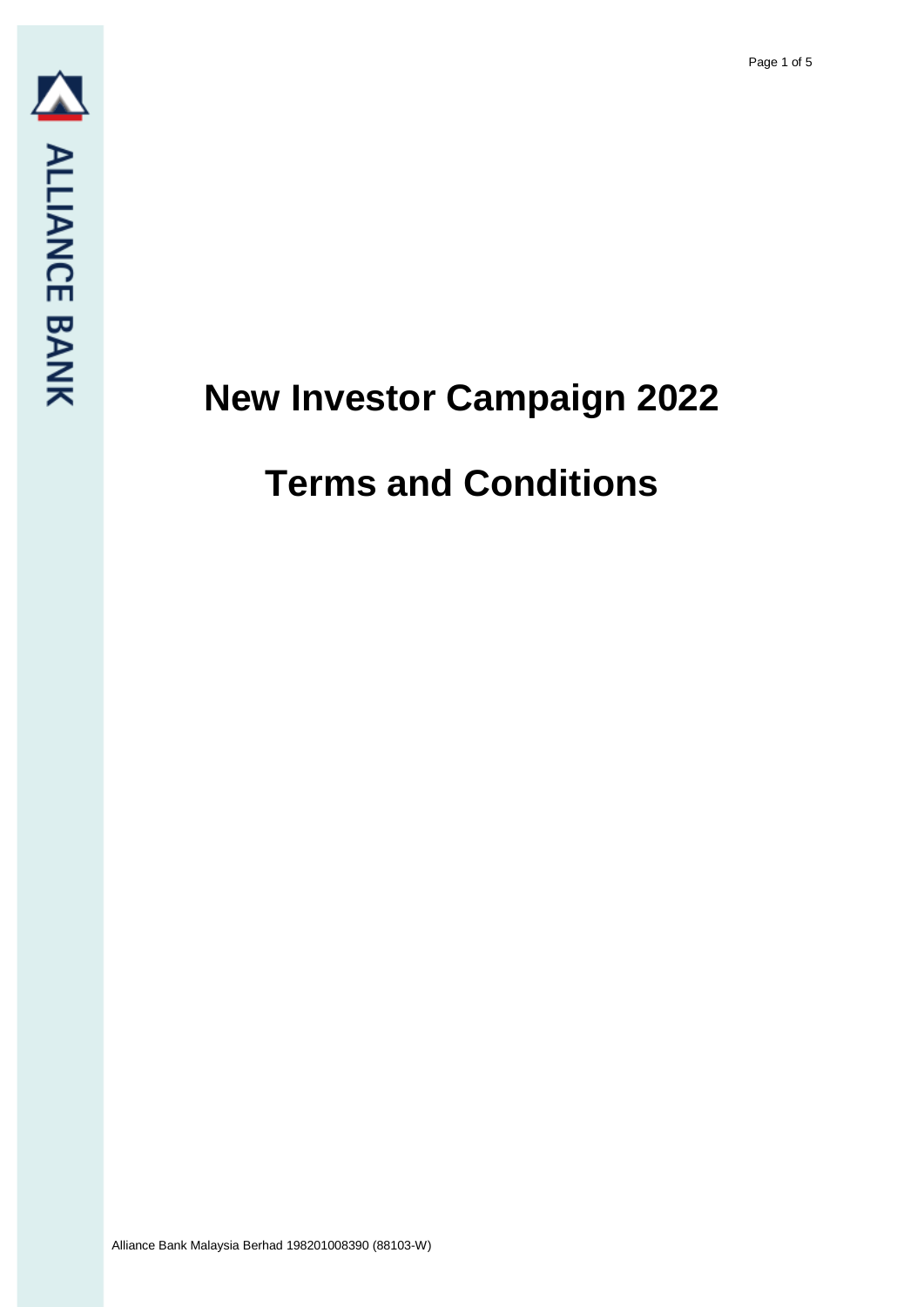- 1. The "New Investor Campaign 2022" ("**Campaign**") is organised by Alliance Bank Malaysia Berhad ("**ABMB**"or "**the Bank**") and shall run from 1 April 2022 to 30 September 2022 (both dates inclusive) or such other time period as may be notified by ABMB from time to time ("**Campaign Period**"); inclusive of both dates, unless as stated otherwise.
- 2. By participating in this Campaign, the Eligible Customers (as defined hereunder) shall have thoroughly read and fully understood all the Terms and Conditions herein and fully agree to be bound by and accept all the Terms and Conditions.

### **Eligibility**

3. This Campaign is open to all new and existing ABMB customer(s) ("**Eligible Customers**") with the following offers as stipulated in **Table 1**:

| Table 1:                                                                 |                                                                                                                                                                                                                 |  |  |
|--------------------------------------------------------------------------|-----------------------------------------------------------------------------------------------------------------------------------------------------------------------------------------------------------------|--|--|
| Offer(s)                                                                 | <b>Eligible Customers</b>                                                                                                                                                                                       |  |  |
| Offer A: RM100 worth of Unit Trust product<br>offer                      | Open to all new and existing ABMB Alliance<br>Privilege ("PB") or Alliance Personal ("AP")<br>customers without any existing Investment<br>account/profile/record in our banking system as at<br>31 March 2022. |  |  |
| Offer B: 3-month 8.28% p.a. Unit Trust and<br>Fixed Deposit bundle offer | Open to all new and existing ABMB customers<br>without any existing Investment account/profile/<br>record in our banking system as at 31 March 2022.                                                            |  |  |

- 4. Investment account is referring to Unit Trust Account, Structured Investment Account, Dual Currency Investment Account and Retail Securities Account.
- 5. Notwithstanding the foregoing, the following person(s) shall, however, not be eligible to participate in this Campaign:
	- (a) Permanent and/or contract employees of ABMB (including its subsidiaries and related companies) including their respective immediate family members, meaning parents, spouses, children and siblings;
	- (b) Customers whose account(s) are held with ABMB that are dormant or inactive or who have breached any agreements with ABMB;
	- (c) Customers whose account(s) held with ABMB are delinquent or unsatisfactorily conducted;
	- (d) Individuals who are financially insolvent or who have been adjudicated a bankrupt;
	- (e) ABMB's customers who are in default of any facilities granted by ABMB (including its subsidiaries and related companies) at any time before or during the Campaign Period;
	- (f) Non-individual entities including but not limited to sole-proprietorships, partnerships, charitable/non-profit organisations/societies, corporate and commercial customers, public listed and private limited companies, clubs, associations and co-operatives.
- 6. The campaign consists of the following promotions and offers:
	- A. RM100 worth of Unit Trust product offer
	- B. 3-month 8.28% p.a. Unit Trust and Fixed Deposit bundle offer

#### **Campaign Mechanics**

#### **Offer A: RM100 worth of Unit Trust product offer**

- 7. Offer A Eligible Customers who filled up the Investment Suitability Assessment ("**ISA**") and successfully open a new Unit Trust Account during Campaign Period will be entitled to receive RM100 worth of Unit Trust product ("**Free UT**").
- 8. The Free UT is only limited to selected unit trust products and will be placed in the Offer A Eligible Customers Unit Trust Account within ten (10) working days from the date of account opened. The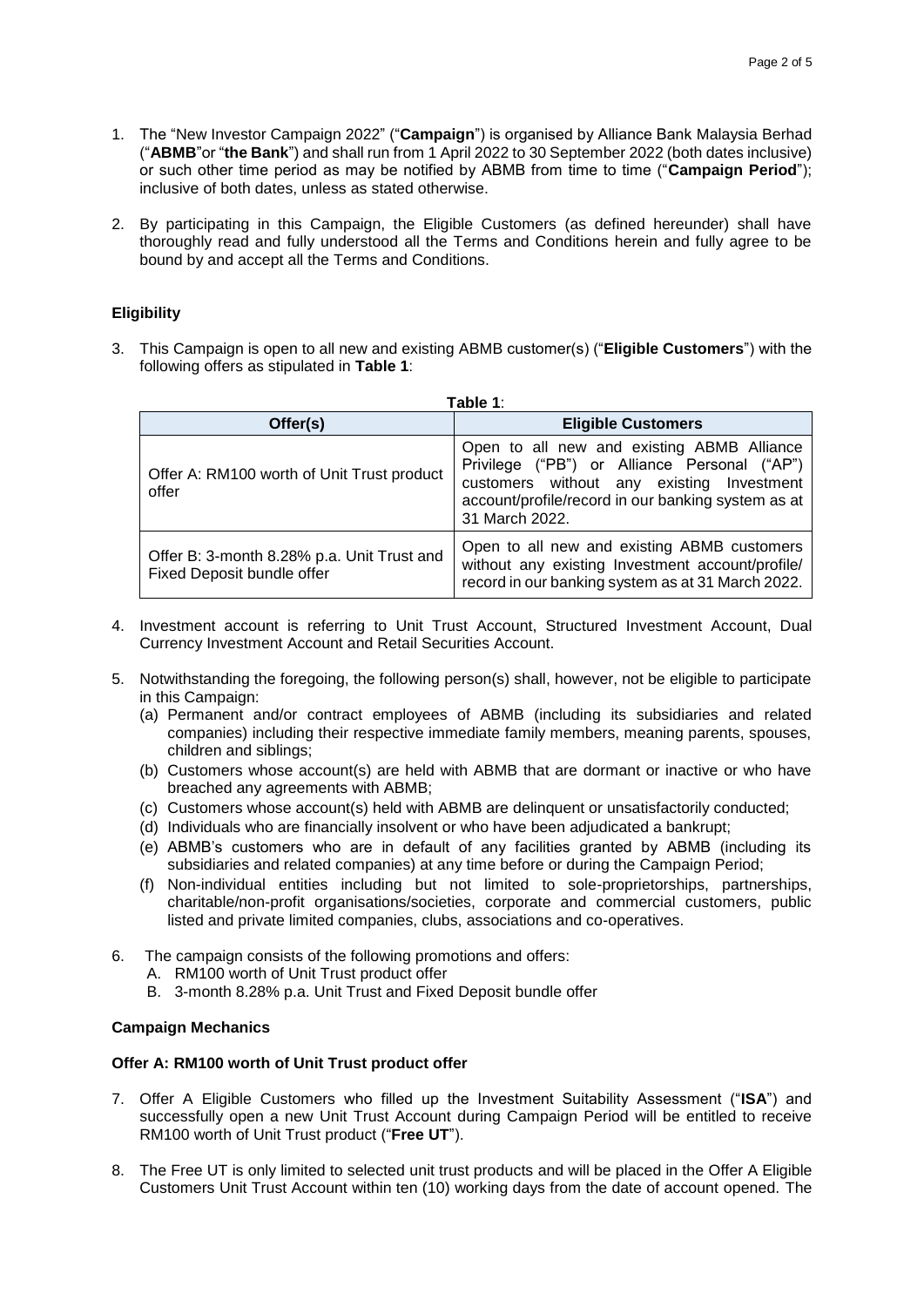list of selected unit trust product is available at branch and/or to request from relationship manager(s).

- 9. The Free UT is limited to first 1,500 Offer A Eligible Customers only based on first-come first served basis as according to Unit Trust Account opened date.
- 10. The Free UT is not transferrable and non-exchangeable in any kind. ABMB shall not entertain any request from any of the Offer A Eligible Customers or any other persons whomsoever to give away or change the Free UT to any third (3rd) party.

#### **Offer B: 3-month 8.28% p.a. Unit Trust and Fixed Deposit bundle offer**

- 11. Offer B Eligible Customers who purchase selected Conventional Unit Trust ("UT") Products during the Campaign Period are eligible to enjoy promotional Fixed Deposit rates ("Promotional FD rates") as per Table 2 below, subject to the Terms and Conditions herein:
	- (a) Offer B Eligible Customers who have invested a minimum amount of RM10,000 ("Minimum UT Amount") in single transaction of selected Conventional UT Products during the Campaign Period are eligible to place a Fixed Deposit ("FD") at 3-month 8.28% p.a. up to One (1) time of the invested minimum UT amount; and
	- (b) The minimum FD amount to be placed under Promotional FD Rates is set at RM1,000 ("Minimum FD Amount").

| <b>Conventional UT Products**</b>                                    |                      | <b>Fixed Deposit Product*</b>             |                                                                                    |  |  |
|----------------------------------------------------------------------|----------------------|-------------------------------------------|------------------------------------------------------------------------------------|--|--|
| <b>Participating Products</b>                                        | Minimum UT<br>Amount | <b>Promotional FD</b><br>Rates and Tenure | FD to UT Products Ratio                                                            |  |  |
| Selected Conventional<br>UT funds with minimum<br>3.5% sales charges | RM10,000             | 3-month 8.28% p.a.                        | Minimum of RM 1,000 and up to<br>one (1) time of the invested<br>minimum UT amount |  |  |

| iable |  |
|-------|--|
|-------|--|

\* Protected by Perbadanan Insurans Deposit Malaysia up to RM250,000 for each depositor. \*\* Not protected by Perbadanan Insurans Deposit Malaysia.

- 12. Each Offer B Eligible Customer is entitled for one (1) time promotion FD placement only.
- 13. The Offer B shall end when either the Bank has achieved the allocated Fixed Deposit fund size's threshold of RM14,656,000 or at the end of the Campaign Period, whichever comes first.
- 14. The List of Participating Product(s) is available at branch and/or to request from relationship manager(s).
- 15. The Offer B Promotional FD amount must be placed on the same day of the UT transaction order date or after the UT transaction is completed and within the Campaign Period. No Promotional FD placement is allowed after Campaign Period is ended.
- 16. In the event the UT amount is less than Minimum UT Amount of RM10,000, the Promotional FD Rates shall cease to apply and ABMB's prevailing FD board rate shall be applied with the same period and placement amount.
- 17. Offer B Eligible Customers must be the primary accountholder or the secondary accountholder for the conventional UT account and conventional FD account.
- 18. This campaign is only applicable to conventional UT accounts and FD accounts, Islamic UT accounts and Islamic FD accounts are not applicable.
- 19. Partial withdrawal of the FD is not allowed during the tenure of the FD. If the FD is withdrawn before its maturity date, the interest payable, if any, will be subjected to ABMB's policy on premature withdrawal. In such circumstances, the Offer B Eligible Customers will not receive any interest on the premature withdrawal.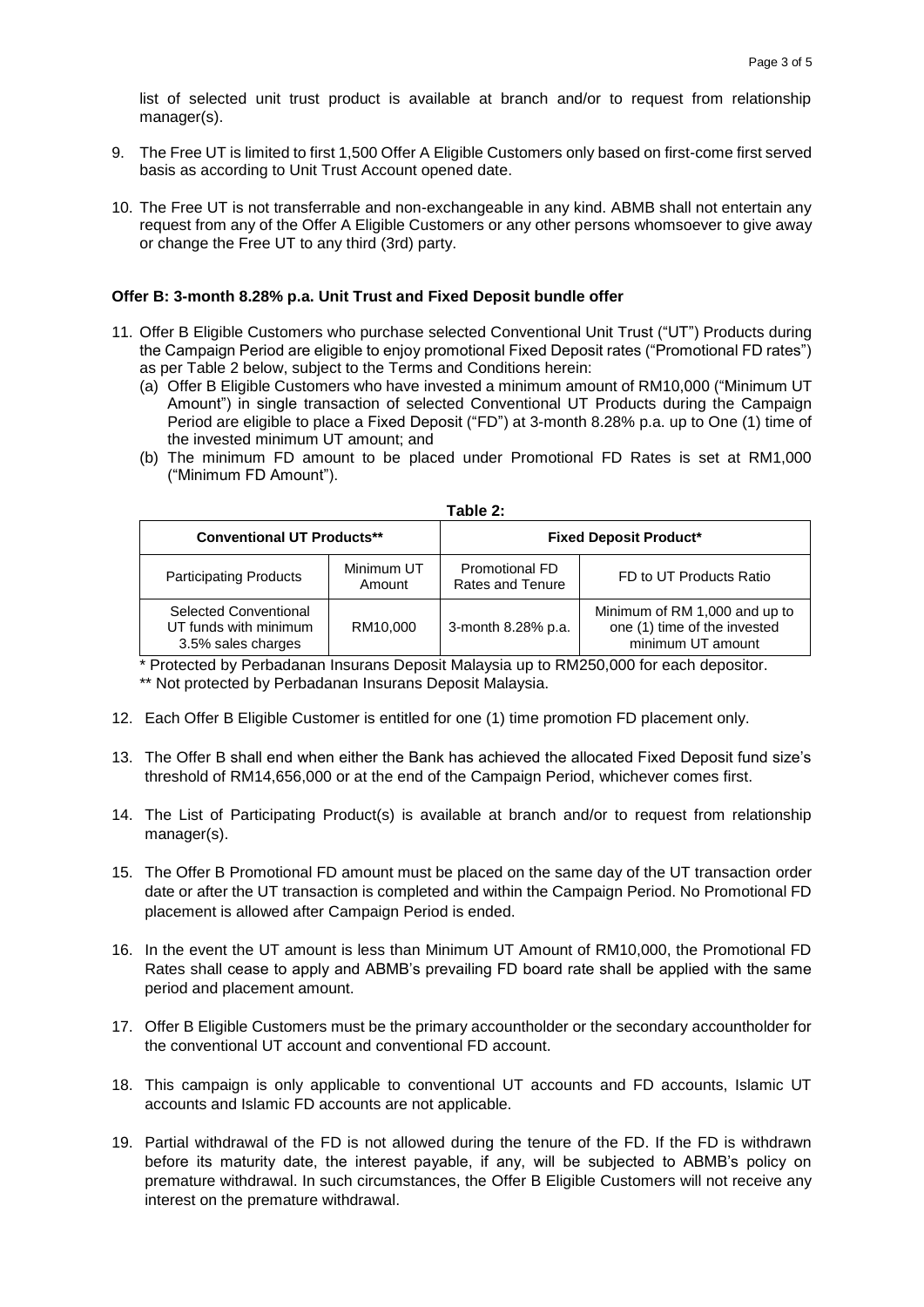- 20. Upon Maturity, the FD will be automatically renewed at the 3-month FD prevailing board rate respectively.
- 21. The Promotional FD Rates is subject to revision and should there be a change in the Overnight Policy Rate ("OPR") a notice will be published on the Bank's website at www.alliancebank.com.my.

#### **General**

- 22. By participating in this Campaign, the Eligible Customers shall have fully understood, accepted and agreed to be bound by all the Terms and Conditions herein.
- 23. The Terms and Conditions shall be supplemental to and not be in derogation of any one or more of the existing Terms and Conditions and/or guidelines governing and/or regulating the operations and/or maintenance of the Eligible Accounts or otherwise.
- 24. All decisions made by ABMB in relation to this Campaign shall be final and binding on the Eligible Customers. No correspondences, appeal or disputes in respect of the same shall be entertained.
- 25. ABMB reserves the right to add, delete, vary and/or amend the Terms and Conditions, wholly or in part, with notification to be published at the Alliance Bank's website at www.alliancebank.com.my twenty-one (21) calendar days prior the changes.
- 26. For any cancellations, terminations, suspension or extension of this Campaign Period shall not entitle the Eligible Customers to any claims or compensations whatsoever against ABMB or for any and all losses or damages suffered or incurred by the Eligible Customers as a direct or indirect result of the act of cancellation, termination, suspension or extension.
- 27. ABMB shall not be responsible nor shall accept any liabilities (including without limitation, loss of income, profits or goodwill, direct or indirect, incidental, consequential, exemplary, punitive, or special damages or proceedings brought by any party including third parties) arising or suffered by the Eligible Customers or other parties, resulting directly or indirectly from this Campaign not caused by ABMB.
- 28. The Eligible Customers hereby understand and consent to the collection of personal data, processing, storing, usage and disclosure of the Customer's personal data (which includes but is not limited to contact details), by ABMB to its affiliates, service providers as required and necessary, for the purposes of effecting and discharging the services of this campaign. For the avoidance of doubt, Personal Data includes all data defined within the Personal Data Protection Act 2010 including all data you had disclosed.
- 29. By participating in this Campaign, the Eligible Customers agree that they have read the Notice and Choice Principle Statement available at the Alliance Bank's website [\(https://www.alliancebank.com.my/Alliance/media/Pdf/Personal%20Data%20Protection%20Act%](https://www.alliancebank.com.my/Alliance/media/Pdf/Personal%20Data%20Protection%20Act%202010/NCP-for-website-ENG.pdf) [202010/NCP-for-website-ENG.pdf\)](https://www.alliancebank.com.my/Alliance/media/Pdf/Personal%20Data%20Protection%20Act%202010/NCP-for-website-ENG.pdf) and hereby give their consent and authorise ABMB to disclose their particulars to any third party service provider engaged by ABMB for the purpose of this Campaign.
- 30. ABMB has instituted and maintains policies and procedures designed to prevent bribery and corruption by ABMB and its directors, officers, or employees; and to the best of ABMB's knowledge, neither ABMB nor any director, officer, or employee of ABMB has engaged in any activity or conduct which would violate any anti-bribery or anti-corruption law or regulation applicable to ABMB. ABMB has not, and covenants that it will not, in connection with the conduct of its business activities, promise, authorize, ratify or offer to make, or take any act in furtherance of any payment, contribution, gift, reimbursement or other transfer of anything of value, or any solicitation, directly or indirectly to any individual.
- 31. By virtue of participating in this Campaign, Eligible Customers hereby acknowledges that it has been made aware of ABMB's anti-bribery and corruption summary of the policy available at <https://www.alliancebank.com.my/Anti-Bribery-and-Corruption-Summary-of-Policy.aspx> and